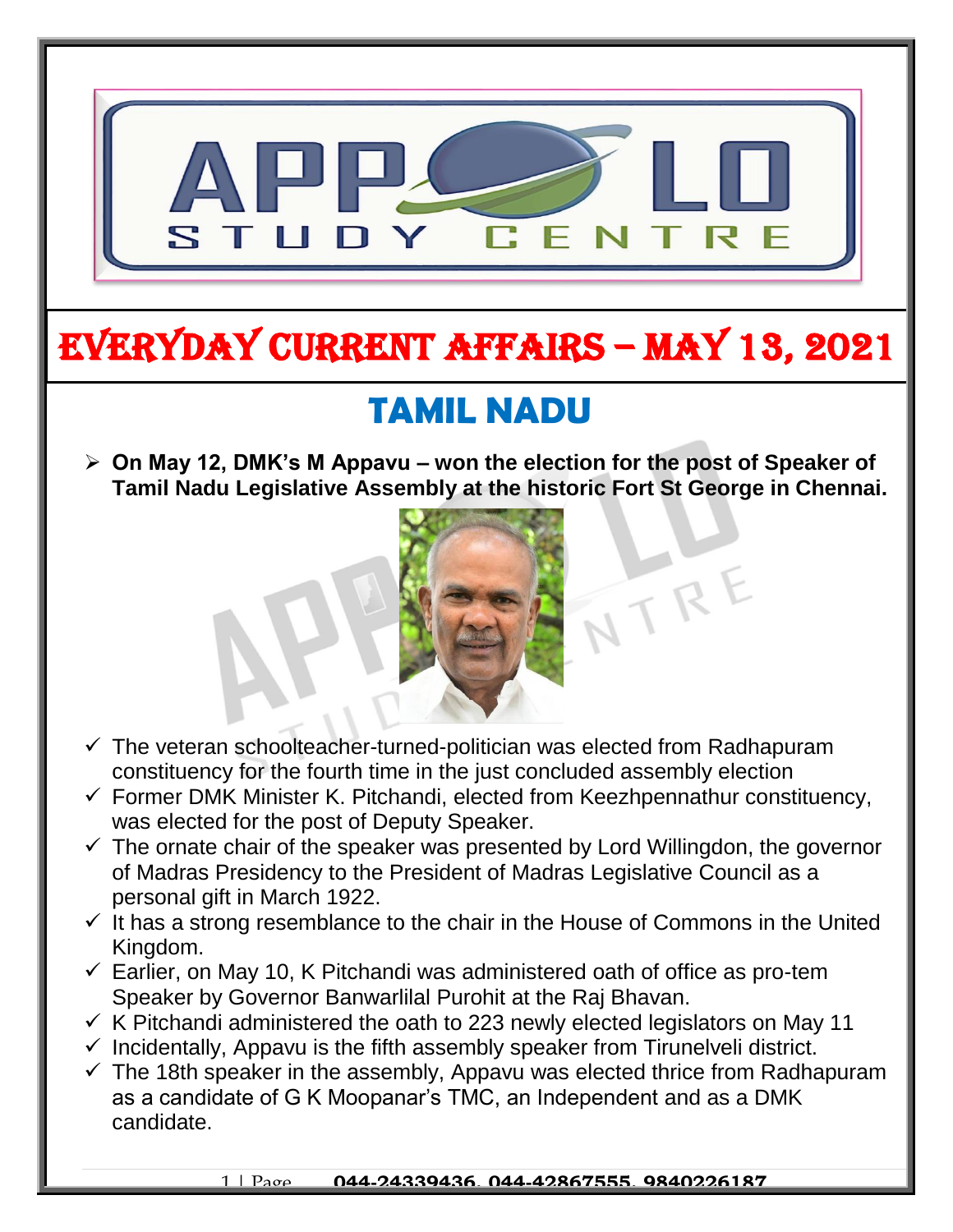- $\checkmark$  The name of Appavu, who is always dressed in khadi, for the post of Speaker was proposed by Chief Minister M K Stalin
- **Tamil Nadu government - will float global tenders soon for buying Covid-19 vaccines to inoculate more than 3.65 crore people in the 18-45 age group in the state**
- $\checkmark$  This was announced by chief minister M K Stalin after a review meeting with senior ministers and officials on May 12.
- $\checkmark$  Nearly 45% of the state's population belongs to this age group.
- $\checkmark$  The Centre allowed states to start vaccination for adults below 44 years from May 1 but said supply of shots must come from the states' side.
- $\checkmark$  On May 1, Tamil Nadu did not start the drive as it did not have adequate vaccine stock.
- $\checkmark$  However, with increasing number of cases and deaths among healthy people below 40 years, the state has decided to vaccinate people for free from this age group on "high priority".
- $\checkmark$  Many states, including Uttar Pradesh, Maharashtra and Karnataka, are also floating global tenders, making way for Pfizer and Moderna to supply their vaccines in the country.
- Since January, vaccines purchased by the Union government at ₹150 per vial have been used for vaccinating people above 45 years of age.
- $\checkmark$  In Chennai, two hospitals Apollo Hospitals and Gleneagles Global offer vaccines for adults.
- $\checkmark$  Industries minister Thangam Thennarasu, medical and public health minister Ma Subramanian, and finance and human resources management minister Palanivel Thiagarajan were among those present in the meeting.
- **The bi-annual exercise to collect data on animals and their prey – has begun in the Anaimalai tiger reserve**
- $\checkmark$  The eight-day pre-monsoon drive is part of the annual tiger census conducted in the tiger reserve
- $\checkmark$  The exercise will give an indication about the prey base in wooded areas, pollution and human-related pressure on the habitat, degradation of forests, the predator base and its density.
- $\checkmark$  Foot soldiers rangers, foresters, guards, watchers and anti-poaching watchers will trek through designated lines and record sightings of wildlife in a data sheet.
- $\checkmark$  Beat-wise monitoring of signs and encounters of animals, vegetation, habitat disturbances are part of the Phase-I protocols and will cover the entire tiger reserve.
- $\checkmark$  Data on tiger/carnivore signs, encounter rates, habitat status, human presence and pellet/dung counts will help prepare beat level maps indicating the spatial presence of prey/predator species.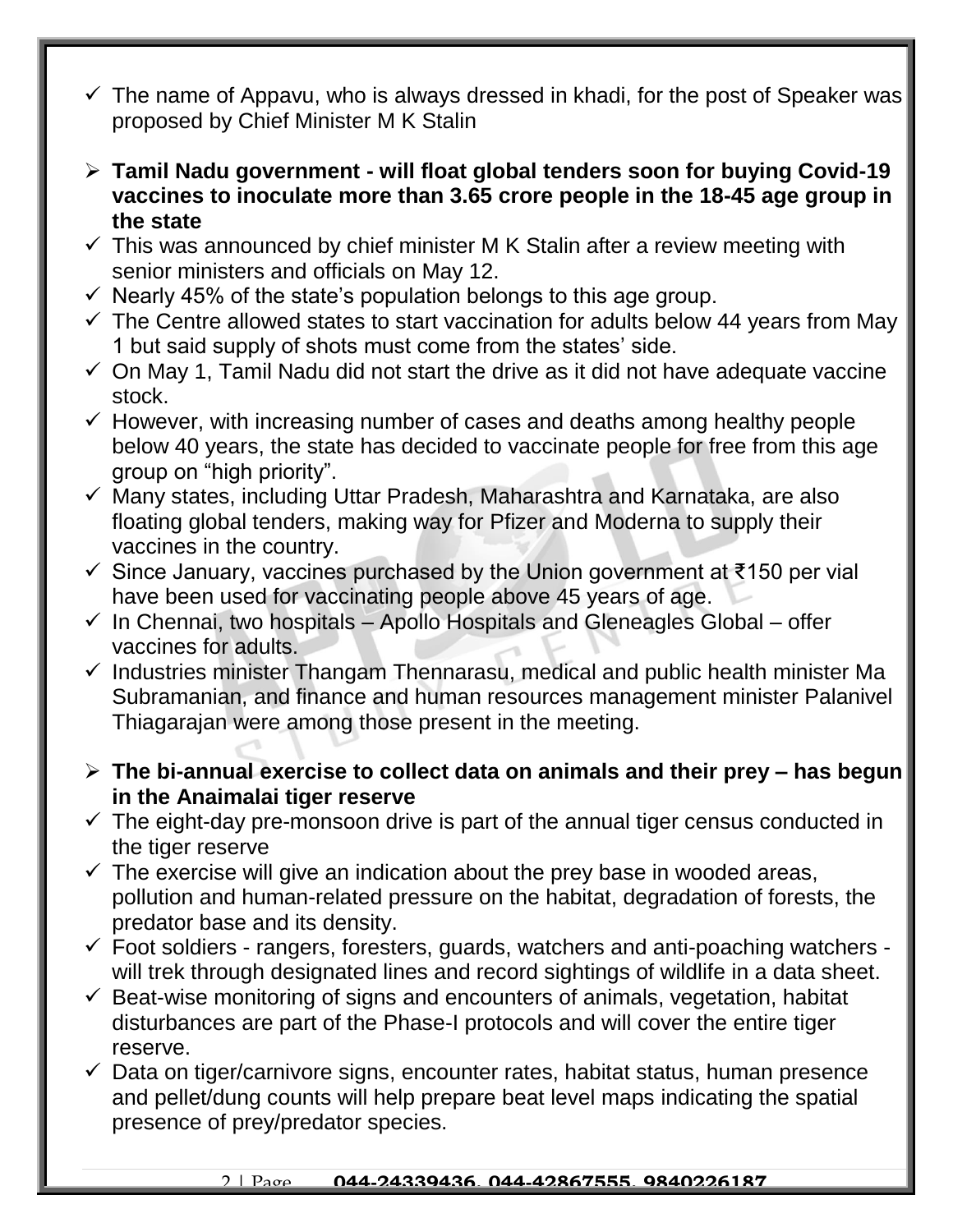- $\checkmark$  The Anamalai Tiger Reserve is spread over 958.6 sq km plus a buffer area of 150.5 sq km
- $\checkmark$  It has 32 beats in Pollachi division, 21 in Tirupur and 13 in buffer areas.
- $\checkmark$  Apart from prey density, 575 sample plots have been set aside for data on vegetation such as tree density, canopy cover, shrub and weed abundance and ground cover.
- $\checkmark$  A similar exercise at Mudumalai is expected to begin on May 15
- $\checkmark$  The reserves in Sathyamangalam, Kalakkad-Mundanthurai and Srivilliputhur Megamalai are yet to decide on the date for the exercise



 **Prime Minister Narendra Modi - will release the eighth instalment under the Pradhan Mantri Kisan Samman Nidhi, or PM-Kisan scheme on May 14**



- $\checkmark$  This was announced by the Ministry of Agriculture and Farmer Welfare
- $\checkmark$  The DBT assistance will transfer more than Rs. 19,000 crore to more than 9.5 crore beneficiary farmer families
- $\checkmark$  Under the Scheme, the centre transfers Rs 6,000 to the bank account of small and marginal farmers in three equal instalments every four months.
- The first tranche of direct income transfer of ₹2,000 was released from Gorakhpur in Uttar Pradesh in 2018 to help farmers pay for cultivation costs and reducing debts.
- $\checkmark$  The first instalment of Rs 2,000 is usually made between April and June, while the second instalment is made between August and November.
- $\checkmark$  The third instalment is made between December and March.
- $\checkmark$  The scheme provides financial support to farmers who hold land ownership up to two hectares.
- $\checkmark$  Since its inception, the government has transferred Rs 75,000 crore to the bank accounts of over 125 million farmers.
- **The International Energy Agency (IEA) – has submitted its latest 'Renewable energy market outlook' for the year 2021**

3 | Page **044-24339436, 044-42867555, 9840226187**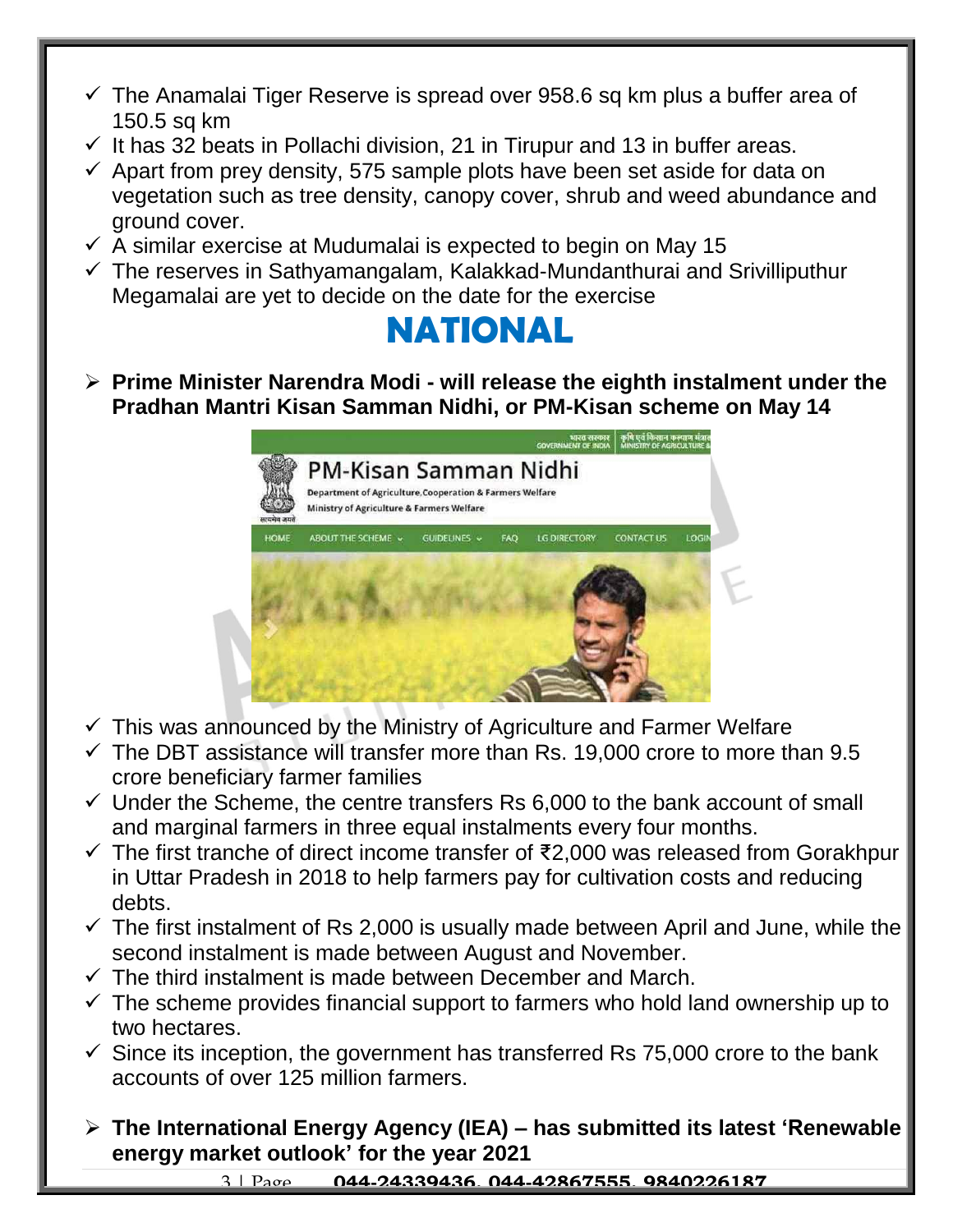- $\checkmark$  According to the report, India is expected to add three times more renewable energy capacity this year than it did last year and set new records by 2022
- $\checkmark$  However, China will remain the global centre of demand and supply, according to the report.
- $\checkmark$  India's capacity additions had declined by almost 50% to a little over 5 GW (gigawatts) last year compared with 2019

## **Renewable Energy Market Update 2021**

Outlook for 2021 and 2022

11 May 2021



- $\checkmark$  The Indian government awarded 27 GW of PV (solar photovoltaic projects) in the central and state auctions in 2020, which is the primary driver of PV growth this year and the next, as per the report.
- $\checkmark$  The installed solar generation capacity in India as of 30th April was 40.5 gigawatts and the capacity under installation was 36.48 gigawatts.
- $\checkmark$  The capacity under bid is 24.42 gigawatts, adding up the total to 101.39 gigawatts
- $\checkmark$  Globally, the report said, renewable will continue to grow rapidly in the next two years and China will account for 45% of new capacity this year (150GW to 230GW) and 58% in 2022.
- $\checkmark$  The agency has increased its forecast for the global growth of solar energy and wind energy by 25% in the year 2021
- $\checkmark$  A total of 280 GW of the renewable energy was installed in 2020, which was around 45% increase as compared to that of 2019.
- $\checkmark$  During 2020, the wind power increased by 90%, the solar power (Photo Voltaic) increased by 50%, while the biofuel production dropped by 8% in volume
- $\checkmark$  The demand of biofuel is to rebound by 7% in 2021 to the levels of 2019

# **SCIENCE, TECHNOLOGY & ENVIRONMENT**

 **On May 12, Bharat Biotech's Covid-19 vaccine Covaxin - was recommended by an expert panel for phase II/III clinical trial on those aged between 2 to 18 years**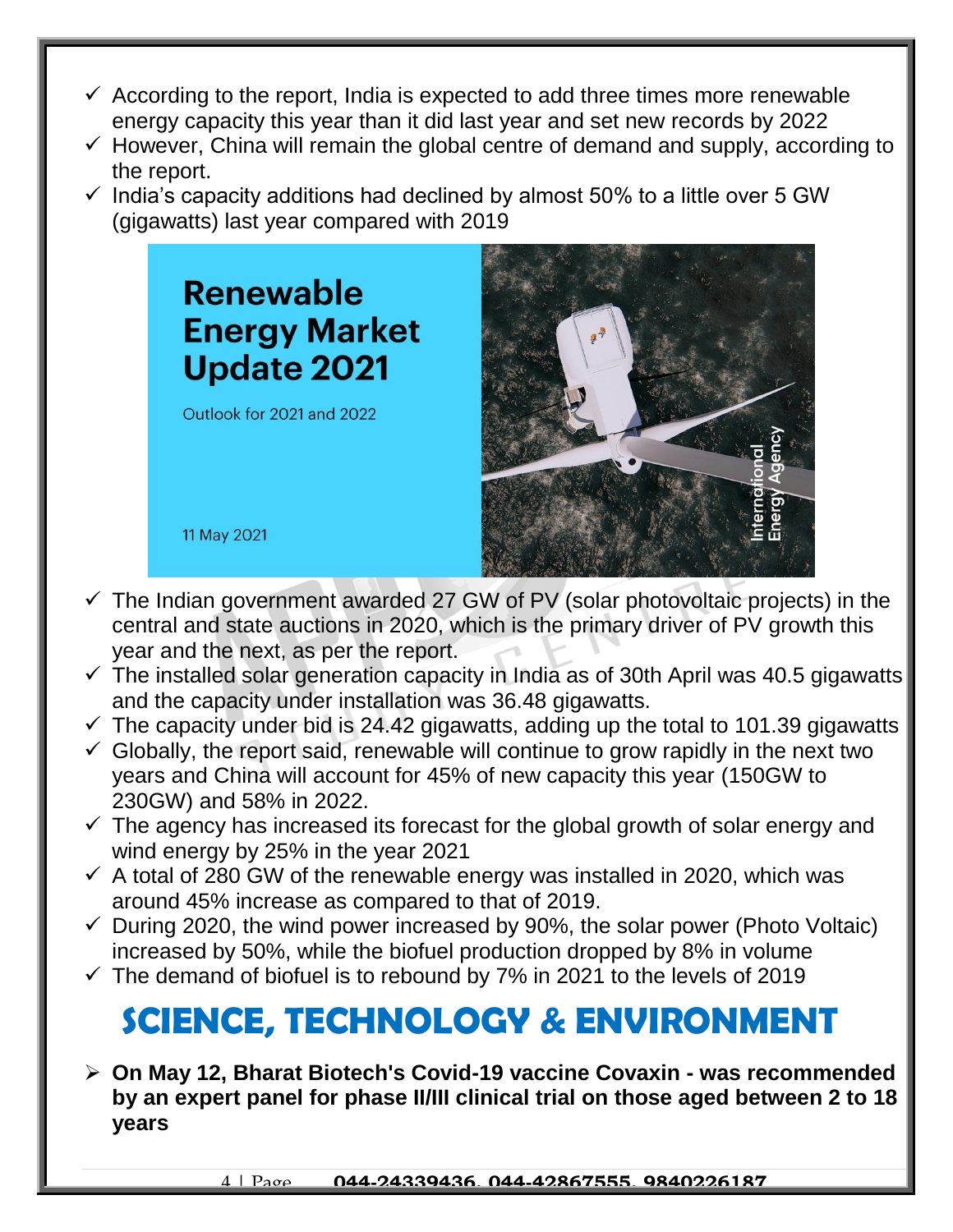- $\checkmark$  The trials will be conducted on 525 kids at multiple sites, including Delhi, Patna and Nagpur
- $\checkmark$  Earlier, Pfizer-BioNTech vaccine has become the first vaccine globally to get approval from US drug regulator for use on children aged 12-15 years
- $\checkmark$  The nod from the subject expert committee (SEC) has been granted for conducting trials to evaluate the safety, reactogenicity and immunogenicity of Covaxin on kids.
- $\checkmark$  The firm will have to submit interim safety data of the proposed phase II trial on children before it will be allowed to proceed to the phase III leg of the study.
- $\checkmark$  Further, the recommendations of the Data & Safety Monitoring Board (DSMB) to the Central Drugs Standard Control Organisation (CDSCO) will also have to be submitted.
- $\checkmark$  In fact, Covaxin was the first Covid-19 vaccine globally to begin testing on children as young as 12 years in September 2020.
- $\checkmark$  The phase II trials of Covaxin, which was a double-blinded study on 380 volunteers, included participants in the12 to 65 years age bracket.
- $\checkmark$  Covaxin was indigenously developed by Bharat Biotech in collaboration with the Indian Council of Medical Research (ICMR)-NIV, Pune

## **OBITUARY**

 **Former national Table Tennis champion and acclaimed coach, Venugopal Chandrasekhar (63 years) – passes away in Chennai due to Covid-19 complications**



- $\checkmark$  Chandra, as he was fondly called, was one of the most popular paddlers of his time who won three national championships.
- $\checkmark$  The Chennai-born player, who had reached the semifinals of the Commonwealth Games in 1982, was also a successful coach and Arjuna award winner
- $\checkmark$  In 1970, Chandra became the Tamil Nadu sub-junior champion and went on to become the state junior champion in 1973
- $\checkmark$  His playing career was cut short in 1984 following a botched knee surgery at Apollo hospital in Chennai which led to him losing mobility, speech and vision.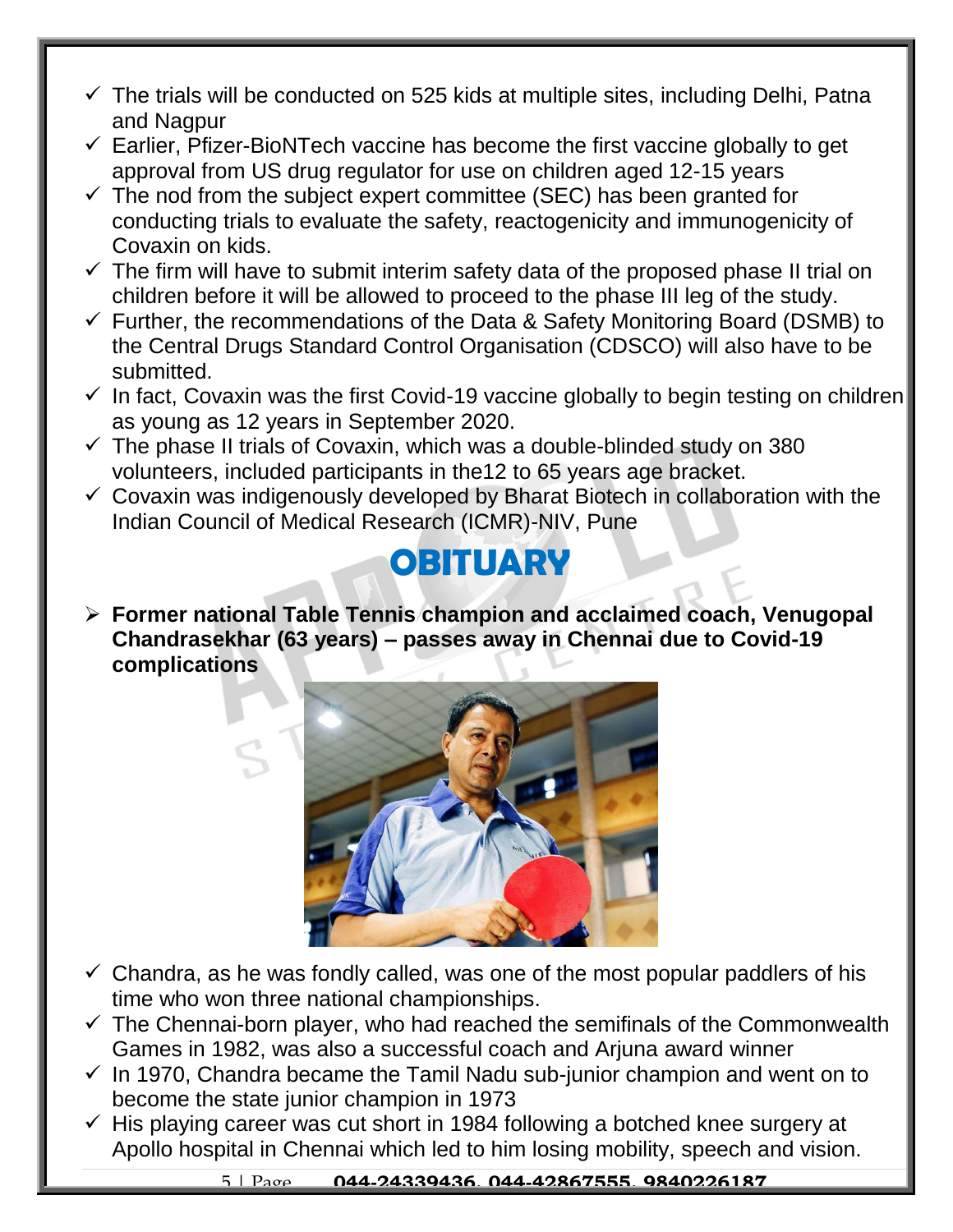- $\checkmark$  He fought back to recover and served the game as a coach.
- $\checkmark$  He was a gold medallist in BA (Economics) and Law from Madras University at the time of the career-ending injury.
- $\checkmark$  Chandra was the president of Tamizhaga Table Tennis Association and Director and head coach of the SDAT-Medimix TT Academy in Chennai
- $\checkmark$  Current Indian paddler G Sathiyan and former national champion S Raman were among his trainees.
- $\checkmark$  Players such as Chetan Baboor, M S Mythili, N R Indu and Preyesh Suresh Raj are some of the prominent names who have benefitted from Chandra's expertise.
- **K Ragothaman (76 years), a former CBI officer who was part of the investigation into former Prime Minister Rajiv Gandhi's assassination - died of Covid-19 in Chennai on May 12**
- $\checkmark$  Ragothaman joined the CBI in 1968 as a sub-inspector in Delhi and had a 37-year service.
- $\checkmark$  He was part of the Special Investigation Team that probed the assassination of former Prime Minister Rajiv Gandhi.
- $\checkmark$  During his stint in Delhi, he was part of the various probe teams
- $\checkmark$  He was involved in the investigation of UGC grants scam by various educational institutions in Delhi, the murder abetment case against former Karnataka home minister R L Jalappa and the case against former BCCI president A C Muthiah, accused of defrauding Syndicate Bank of ₹102.8 crore.

### REMEMBERING CBI'S S TOI K Ragothaman joined CBI as subinspector of police in 1968 > He was part of the CBI squad that arrested former PM Indira Gandhi, handled UGC grants scam case, former PM Rajiv Gandhi assassination case, Jalappa case in K'taka **HE AUTHORED BOOKS Conspiracy to Kill Rajiv Gandhi | Third Degree**

 $\checkmark$  Ragothaman was the recipient of the Police Medal in 1988 and President Medal in 1994

 $\checkmark$  He retired in 2005 as CBI's Special Unit Superintendent of Police

**Crime Investigation** Management

- $\checkmark$  Later, he produced a documentary, "Human Bomb" and published "Conspiracy to Kill Rajiv Gandhi" in English and Tamil as well as "Third Degree Crime Investigation Management."
- $\checkmark$  His latest book titled 'Rarest of rare case Murder of an advocate' was published recently